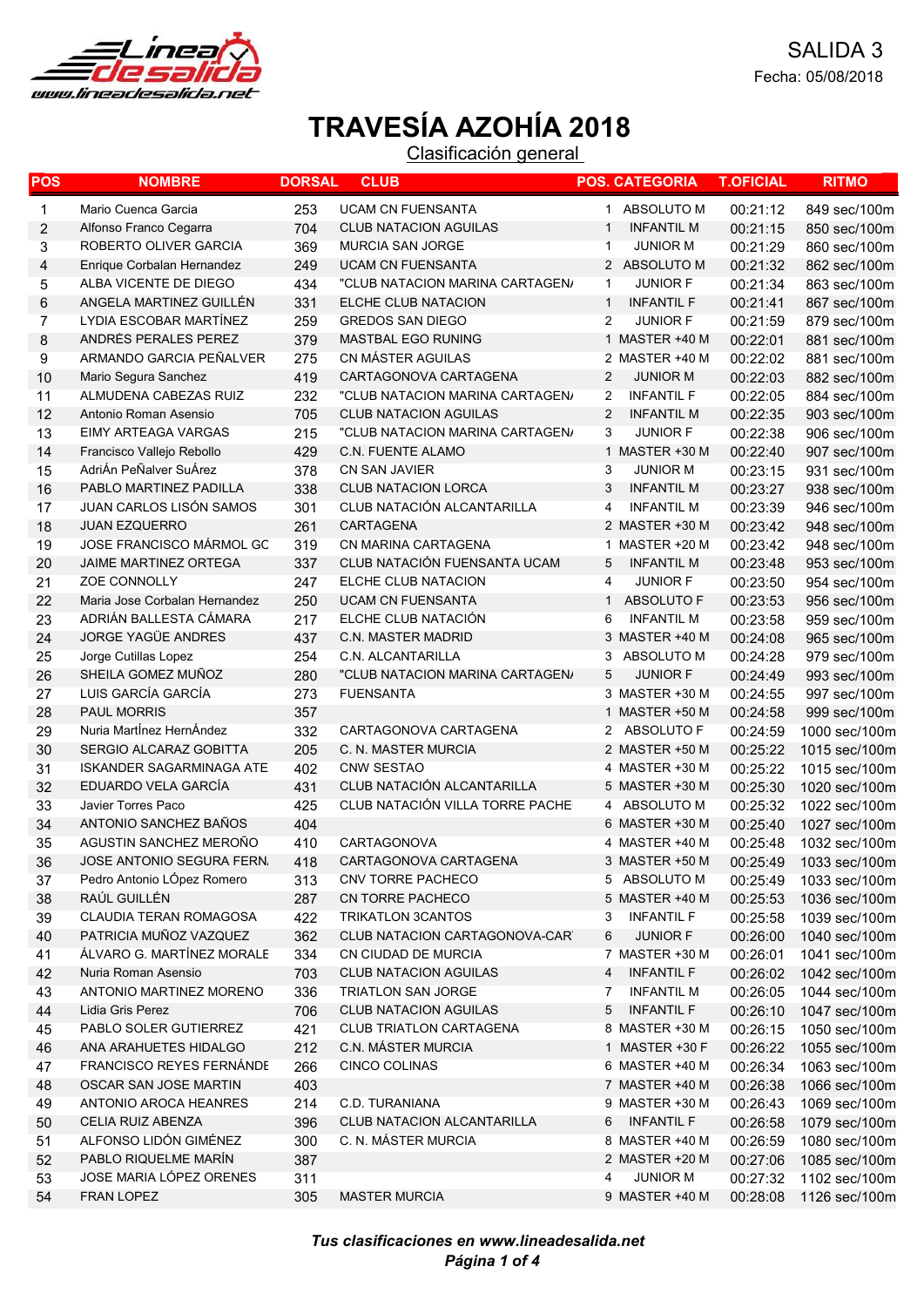

| POS | <b>NOMBRE</b>                    | <b>DORSAL</b> | <b>CLUB</b>                    | <b>POS. CATEGORIA</b>             | <b>T.OFICIAL</b> | <b>RITMO</b>  |
|-----|----------------------------------|---------------|--------------------------------|-----------------------------------|------------------|---------------|
| 55  | Octavio Fernández Moya           | 708           | <b>MASTER MURCIA</b>           | 10 MASTER +40 M                   | 00:28:11         | 1127 sec/100m |
| 56  | AGUSTÍN PASCUAL DEL RIQUE        | 375           | <b>MASTER MURCIA</b>           | 1 MASTER +60 M                    | 00:28:19         | 1133 sec/100m |
| 57  | <b>MARINA MARTINEZ CONESA</b>    | 327           | CLUB NATACIÓN ALKAZAR          | <b>INFANTIL F</b><br>7            | 00:28:20         | 1134 sec/100m |
| 58  | ANTONIO OTON FARIÑA              | 371           | <b>CARTAGENA TRAIL</b>         | 10 MASTER +30 M                   | 00:28:31         | 1141 sec/100m |
| 59  | SAMUEL MORENO DE PABLOS          | 355           | <b>MAVERICKS</b>               | 11 MASTER +30 M                   | 00:28:51         | 1154 sec/100m |
| 60  | <b>JUAN FRANCISCO CRESPO ABI</b> | 251           | CLUB NATACIÓN JUMILLA          | 12 MASTER +30 M                   | 00:28:58         | 1159 sec/100m |
| 61  | JUAN ANTONIO SANCHEZ DOM         | 406           | CN MARINA CARTAGENA ANCORA     | 2 MASTER +60 M                    | 00:29:20         | 1174 sec/100m |
| 62  | Beatriz LÓpez MartÍnez           | 310           | MURCIA-SAN JORGE               | 3<br>ABSOLUTO F                   | 00:29:24         | 1176 sec/100m |
| 63  | AMY CONNOLLY                     | 246           | ELCHE CLUB NATACION            | 8<br><b>INFANTIL F</b>            | 00:29:26         | 1178 sec/100m |
| 64  | ANTONIO LOPEZ ANDUGAR            | 306           | <b>MASTER MURCIA</b>           | 11 MASTER +40 M                   | 00:29:28         | 1179 sec/100m |
| 65  | María Jesús Calero Nuñez         | 368           | CLUB NATACIÓN JUMILLA          | ABSOLUTO F<br>4                   | 00:29:29         | 1180 sec/100m |
| 66  | <b>GEMMA CASTELO ABELLAN</b>     | 239           | CLUB NATACION JUMILLA          | 1 MASTER +20 F                    | 00:29:32         | 1182 sec/100m |
| 67  | JUAN IGNACIO GÓMEZ LÓPEZ         | 278           | C.N.AGUILAS                    | 4 MASTER +50 M                    | 00:29:41         | 1188 sec/100m |
| 68  | MARIA DEL CARMEN FERRERO         | 270           |                                | 2 MASTER +30 F                    | 00:29:43         | 1189 sec/100m |
| 69  | Adrián Martínez García           | 330           | C.N. FUENTE ALAMO              | 3 MASTER +20 M                    | 00:29:50         | 1193 sec/100m |
| 70  | RICARDO MARÍN ARCIS              | 317           | TRIATLON GUERRITA ALCANTARILLA | 5 MASTER +50 M                    | 00:29:53         | 1195 sec/100m |
| 71  | <b>JOSE FERNANDEZ MARTINEZ</b>   | 262           | <b>TRIATLON GUERRITA</b>       | 12 MASTER +40 M                   | 00:29:54         | 1196 sec/100m |
| 72  | NICOLA MURPHY                    | 365           | <b>TORRE PACHECO</b>           | 1 MASTER +40 F                    | 00:30:00         | 1201 sec/100m |
| 73  | Juan José Martínez Rosique       | 341           | <b>C.N. FUENTE ALAMO</b>       | 5<br><b>JUNIOR M</b>              | 00:30:02         | 1201 sec/100m |
| 74  | PEDRO PASTOR ANDREO              | 376           | <b>TRIALHAMA</b>               | 13 MASTER +40 M                   | 00:30:04         | 1203 sec/100m |
| 75  | AMANDO MARTINEZ LOPEZ            | 333           | <b>C.N. MASTER MURCIA</b>      | 14 MASTER +40 M                   | 00:30:07         | 1205 sec/100m |
| 76  | Sonia Cutillas Lopez             | 255           | C.N. ALCANTARILLA              | 5<br>ABSOLUTO F                   | 00:30:14         | 1210 sec/100m |
| 77  | CARLOS MARÍA RUIZ RUIZ           | 401           |                                | 15 MASTER +40 M                   | 00:30:19         | 1213 sec/100m |
| 78  | MARGARITA CABEZAS HURTAL         | 231           | CLUB NATACION MARINA CARTAGENA | 1 MASTER +60 F                    | 00:30:20         | 1214 sec/100m |
| 79  | ELENA BURRUEZO PACHECO           | 228           | CLUB NATACIÓN JUMILLA          | 2 MASTER +20 F                    | 00:30:25         | 1217 sec/100m |
| 80  | Jaime Fernandez Sarabia          | 268           |                                | 6<br>ABSOLUTO M                   | 00:30:26         | 1218 sec/100m |
| 81  | PABLO MARTINEZ ROSIQUE           | 340           | A.C.R REPSOL                   | 13 MASTER +30 M                   | 00:30:29         | 1220 sec/100m |
| 82  | <b>BLANCA MEDIANO BELTRAN</b>    | 344           | <b>BRAINS</b>                  | 9<br><b>INFANTIL F</b>            | 00:30:29         | 1220 sec/100m |
| 83  | DAVID PEREZ LARROSA              | 381           | C.T.MURCIA UNIDATA             | 16 MASTER +40 M                   | 00:30:31         | 1221 sec/100m |
| 84  | NURIA MOLINA LOPEZ               | 350           | CLUB NATACIÓN JUMILLA          | $\overline{7}$<br><b>JUNIOR F</b> | 00:30:51         | 1234 sec/100m |
| 85  | TOMÁS ABELLÁN                    | 202           | CLUB NATACIÓN JUMILLA          | 4 MASTER +20 M                    | 00:31:07         | 1245 sec/100m |
| 86  | JOSÉ ANTONIO NAVARRO DEC         | 366           | <b>BCMAD</b>                   | 17 MASTER +40 M                   | 00:31:11         | 1247 sec/100m |
| 87  | BALBINO QUESADA YÁÑEZ            | 384           | C. N. JUMILLA                  | 18 MASTER +40 M                   | 00:31:15         | 1250 sec/100m |
| 88  | <b>MARIA PILAR BERNAL TORRES</b> | 224           | CLUB NATACIÓN JUMILLA          | 3 MASTER +20 F                    | 00:31:20         | 1254 sec/100m |
| 89  | JUAN LEANDRO MARÍN MARTÍN        | 318           | C.N.CARTAGONOVA                | 19 MASTER +40 M                   | 00:31:35         | 1264 sec/100m |
| 90  | EMILIO SANMARTÍN BAÑOS           | 416           |                                | 20 MASTER +40 M                   | 00:31:36         | 1264 sec/100m |
| 91  | JUAN LOPEZ RODRIGUEZ             | 312           | CINCO COLINAS SPORT CLUB       | 21 MASTER +40 M                   | 00:31:38         | 1266 sec/100m |
| 92  | DANIEL VALVERDE SÁNCHEZ L        | 430           | <b>AWICA</b>                   | 22 MASTER +40 M                   | 00:31:40         | 1267 sec/100m |
| 93  | JOSE ANTONIO BASTIDA PÉRE        | 218           | <b>C.N.MASTER MERAKI</b>       | 23 MASTER +40 M                   | 00:31:44         | 1270 sec/100m |
| 94  | PAUL MATTHEWS                    | 343           | C N MASTER MURCIA              | 3 MASTER +60 M                    | 00:31:48         | 1272 sec/100m |
| 95  | JOSÉ MARIANO SÁNCHEZ ROM         | 412           | C.N.LORCA                      | 24 MASTER +40 M                   | 00:31:50         | 1273 sec/100m |
| 96  | Eva Consentino Asensio           | 707           | CLUB NATACION AGUILAS          | 4 MASTER +20 F                    | 00:31:52         | 1275 sec/100m |
| 97  | FERNANDO VERA GARCÍA             | 432           |                                | 14 MASTER +30 M                   | 00:31:55         | 1277 sec/100m |
| 98  | <b>GLORIA SÁNCHEZ BERNAL</b>     | 405           | PEKABO AULA PLUS MURCIA        | 2 MASTER +40 F                    | 00:31:55         | 1277 sec/100m |
| 99  | MARÍA BELTRÁN MARTÍN             | 220           | PERSONAL RUNNING               | 3 MASTER +40 F                    | 00:31:56         | 1278 sec/100m |
| 100 | EDUARDO PEREZ-MILA               | 383           |                                | 15 MASTER +30 M                   | 00:31:57         | 1278 sec/100m |
| 101 | ALFONSO GÓMEZ GARCÍA             | 277           |                                | 16 MASTER +30 M                   | 00:31:58         | 1279 sec/100m |
| 102 | MERCEDES BERENGUER PIQU          | 221           | <b>GRUPO ALCARAZ</b>           | 3 MASTER +30 F                    | 00:32:04         | 1283 sec/100m |
| 103 | ESTELA PÉREZ                     | 380           | CLUB NATACIÓN JUMILLA          | 4 MASTER +30 F                    | 00:32:06         | 1285 sec/100m |
| 104 | JUAN MIGUEL SANCHEZ GUILLI       | 408           |                                | 17 MASTER +30 M                   | 00:32:11         | 1288 sec/100m |
| 105 | Marta Martínez Morales           | 335           | C.N. FUENTE ALAMO              | 5 MASTER +20 F                    | 00:32:12         | 1288 sec/100m |
| 106 | MARIA BURRUEZO PACHECO           | 229           | CLUB DE NATACIÓN JUMILLA       | 6 MASTER +20 F                    | 00:32:12         | 1288 sec/100m |
| 107 | JesÚs Rizo AgÜera                | 388           | CLUB TRIATLÓN CARTAGENA        | 7 ABSOLUTO M                      | 00:32:12         | 1289 sec/100m |
| 108 | Nerea Bernal Mogica              | 222           | CLUB NATACIÓN JUMILLA          | ABSOLUTO F<br>6                   | 00:32:14         | 1290 sec/100m |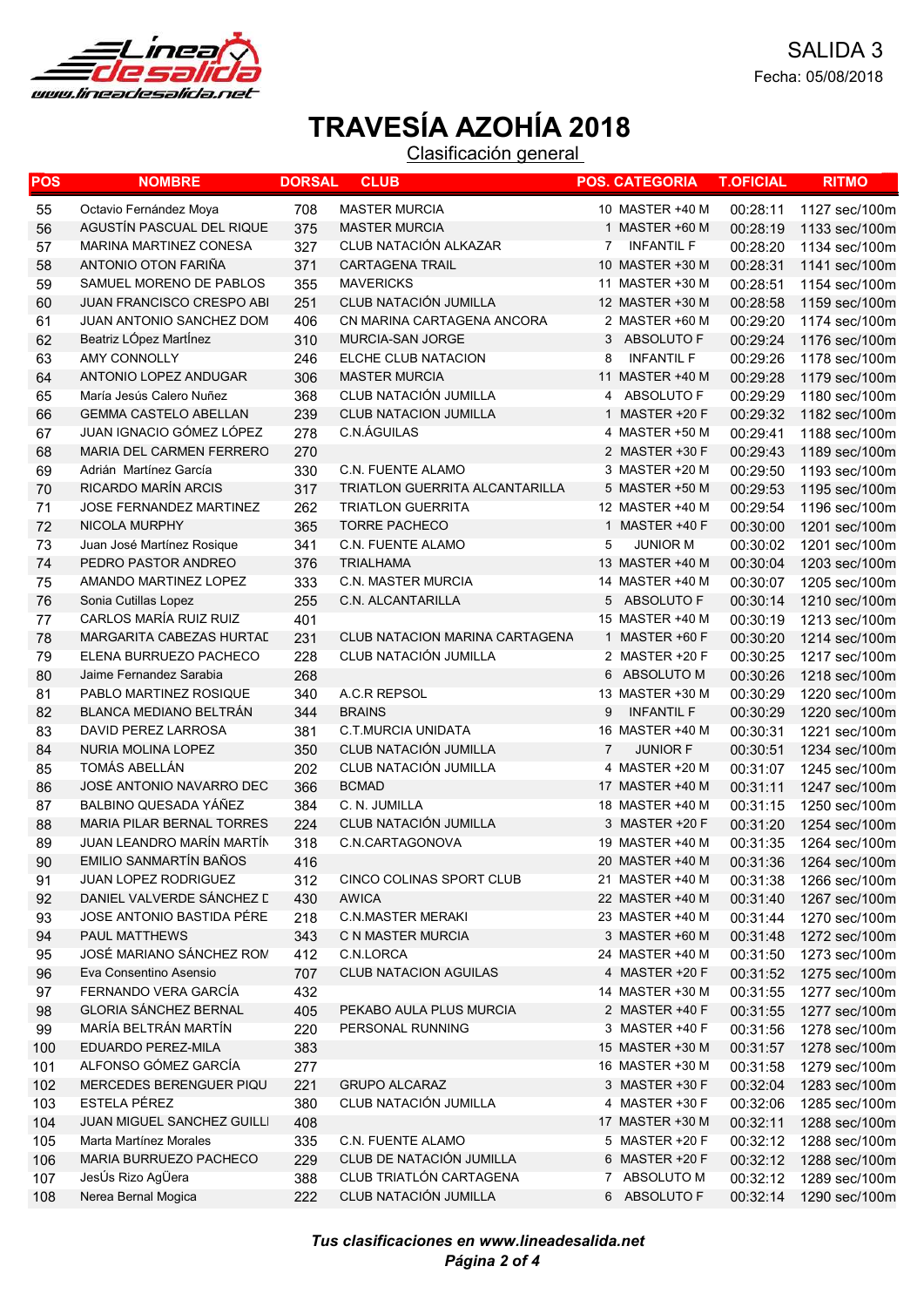

| POS | <b>NOMBRE</b>                    | <b>DORSAL</b> | <b>CLUB</b>                          | <b>POS. CATEGORIA</b> | <b>T.OFICIAL</b> | <b>RITMO</b>  |
|-----|----------------------------------|---------------|--------------------------------------|-----------------------|------------------|---------------|
| 109 | ISMAEL LORCA AVILÉS              | 314           |                                      | 25 MASTER +40 M       | 00:32:15         | 1290 sec/100m |
| 110 | ALEJANDRO ALARCON ESCUDI         | 204           |                                      | 18 MASTER +30 M       | 00:32:16         | 1291 sec/100m |
| 111 | SALVADOR MARTÍNEZ BLEDA          | 324           | CLUB NATACIÓN JUMILLA                | 19 MASTER +30 M       | 00:32:30         | 1300 sec/100m |
| 112 | <b>MAR MARTINEZ FRIGOLA</b>      | 329           | NOSPORTLIMIT                         | 4 MASTER +40 F        | 00:32:31         | 1301 sec/100m |
| 113 | PILAR CEGARR DEL PINO            | 240           | <b>UCAM- MARISTAS</b>                | 5 MASTER +30 F        | 00:32:53         | 1315 sec/100m |
| 114 | SALVADOR IBÁÑEZ GONZÁLEZ         | 294           |                                      | 26 MASTER +40 M       | 00:32:57         | 1318 sec/100m |
| 115 | Juan Antonio López Barcelona     | 307           | C.N. FUENTE ALAMO                    | 20 MASTER +30 M       | 00:33:11         | 1327 sec/100m |
| 116 | <b>ENRIQUE MENA GARCÍA</b>       | 347           | TRIATLÓN GUERRITA ALCANTARILLA       | 27 MASTER +40 M       | 00:33:16         | 1331 sec/100m |
| 117 | JOSE ANTONIO SÁNCHEZ GON         | 407           |                                      | 28 MASTER +40 M       | 00:33:18         | 1332 sec/100m |
| 118 | JORGE LUIS MONSERRAT COLI        | 351           | <b>BUENOS PADRES MEJORES ESPOSOS</b> | 21 MASTER +30 M       | 00:33:19         | 1333 sec/100m |
| 119 | EVA MARÍA IBÁÑEZ PÉREZ           | 295           | CN MASTER MURCIA                     | 1 MASTER +50 F        | 00:33:24         | 1336 sec/100m |
| 120 | ALEXANDER ANTXIA ALONSO          | 211           |                                      | 29 MASTER +40 M       | 00:33:26         | 1338 sec/100m |
| 121 | RUANA MONTESINOS PARRA           | 352           | <b>CD TRIRUNNER</b>                  | 6 MASTER +30 F        | 00:33:27         | 1338 sec/100m |
| 122 | BÁRBARA HERNÁNDEZ MARTÍN         | 292           | CLUB TRIATLÓN MURCIA UNIDATA         | 7 MASTER +20 F        | 00:33:28         | 1339 sec/100m |
| 123 | LEANDRO RUIZ LOZANO              | 400           |                                      | 5 MASTER +20 M        | 00:33:29         | 1340 sec/100m |
| 124 | <b>JOSE MIGUEL CANO GUERAO</b>   | 236           | <b>CN MASTER MURCIA</b>              | 4 MASTER +60 M        | 00:33:30         | 1340 sec/100m |
| 125 | ALEJANDRO LOPEZ                  | 304           | THE STUNT CLUB                       | 30 MASTER +40 M       | 00:33:37         | 1345 sec/100m |
| 126 | ANTONIO ALTUNA CEBRIAN           | 208           | TRIATLON GUERRITA ALCANTARILLA       | 31 MASTER +40 M       | 00:33:42         | 1348 sec/100m |
| 127 | LUIS MARTINEZ CAMPILLO           | 325           |                                      | 32 MASTER +40 M       | 00:33:42         | 1349 sec/100m |
| 128 | PABLO RUIZ LANTERO               | 399           | CLUB KAMPAMENTO BASE                 | 22 MASTER +30 M       | 00:33:44         | 1350 sec/100m |
| 129 | ASCLEPIODOTO ANDREU BAQI         | 210           |                                      | 33 MASTER +40 M       | 00:33:46         | 1351 sec/100m |
| 130 | <b>JUAN ANTONIO MEDINA SANCH</b> | 346           |                                      | 6 MASTER +50 M        | 00:33:50         | 1354 sec/100m |
| 131 | FRANCISCO RAMIREZ GOMEZ          | 385           |                                      | 23 MASTER +30 M       | 00:33:56         | 1358 sec/100m |
| 132 | MANUEL CANOVAS TOLINO            | 237           | <b>GRUPO ALCARAZ</b>                 | 5 MASTER +60 M        | 00:33:59         | 1359 sec/100m |
| 133 | RAFAEL SILLERO REYES             | 420           |                                      | 24 MASTER +30 M       | 00:34:05         | 1364 sec/100m |
| 134 | LUIS MIGUEL FONT MADRID          | 272           | CLUB NATACIÓN CASTILLA               | 34 MASTER +40 M       | 00:34:19         | 1373 sec/100m |
| 135 | <b>JUAN FRANCISCO PEÑALVER E</b> | 377           |                                      | 25 MASTER +30 M       | 00:34:21         | 1374 sec/100m |
| 136 | RAQUEL ARNALDOS MANZANA          | 213           | <b>C.N. MERAKI SAMANIEGO</b>         | 8 MASTER +20 F        | 00:34:27         | 1378 sec/100m |
| 137 | ANTONIA FERNÁNDEZ MARTÍN         | 263           | C.N. MERAKI SAMANIEGO                | 9 MASTER +20 F        | 00:34:29         | 1380 sec/100m |
| 138 | <b>JULIE KEY</b>                 | 299           | <b>TORRE PACHECO</b>                 | 2 MASTER +50 F        | 00:34:32         | 1381 sec/100m |
| 139 | LAURA VERDEGUER NAVARRO          | 433           | <b>AQUATIC ALICANTE</b>              | 7 MASTER +30 F        | 00:34:33         | 1383 sec/100m |
| 140 | JOSE FERNANDEZ-CAMPA VAZ         | 269           |                                      | 35 MASTER +40 M       | 00:34:52         | 1395 sec/100m |
| 141 | JOSÉ MIGUEL HEREDIA PÉREZ        | 289           | <b>CLUB KAMPAMENTO BASE</b>          | 36 MASTER +40 M       | 00:34:58         | 1399 sec/100m |
| 142 | GUILLERMO LOPEZ GALVEZ           | 309           |                                      | 37 MASTER +40 M       | 00:35:06         | 1405 sec/100m |
| 143 | Andrea Ruiz Coll                 | 398           | <b>GENO</b>                          | 8<br><b>JUNIOR F</b>  | 00:35:09         | 1406 sec/100m |
| 144 | PAULA CEREZUELA                  | 243           | VILLA DE TORREPACHECO                | 8 MASTER +30 F        | 00:35:11         | 1408 sec/100m |
| 145 | JOSÉ LUÍS ÁLVAREZ MÁRQUEZ        | 209           |                                      | 38 MASTER +40 M       | 00:35:39         | 1427 sec/100m |
| 146 | EDUARDO MEDIANO WEIKER           | 345           | PERSONAL RUNNING                     | 7 MASTER +50 M        | 00:35:56         | 1438 sec/100m |
| 147 | CAROLINA RUBIO ZAMORA            | 395           | CINCO COLINAS SPORT CLUB             | 5 MASTER +40 F        | 00:36:11         | 1448 sec/100m |
| 148 | LUIS ROCA JORQUERA               | 389           |                                      | 39 MASTER +40 M       | 00:36:12         | 1448 sec/100m |
| 149 | JUAN MANUEL NORTE                | 367           | CINCO COLINAS SPORT CLUB             | 40 MASTER +40 M       | 00:36:12         | 1449 sec/100m |
| 150 | FRANCISCO JOSE CEREZO BAI        | 242           | <b>REVOLUTRION</b>                   | 41 MASTER +40 M       | 00:36:13         | 1449 sec/100m |
| 151 | BLANCA MURCIA LÓPEZ              | 364           | TRIATLÓN GUERRITA ALCANTARILLA       | <b>JUNIOR F</b><br>9  | 00:36:16         | 1451 sec/100m |
| 152 | <b>EMILY ROONEY</b>              | 392           | CLUB NATACIÓN JUMILLA                | 10 MASTER +20 F       | 00:36:18         | 1453 sec/100m |
| 153 | ANA MARÍA CABEZOS ABELLAN        | 233           |                                      | 6 MASTER +40 F        | 00:36:22         | 1455 sec/100m |
| 154 | ANTONIO JOSÉ GUARDIOLA G(        | 286           | CLUB DE NATACIÓN JUMILLA             | 6 MASTER +20 M        | 00:36:25         | 1457 sec/100m |
| 155 | <b>MATIAS URREA CAMPOY</b>       | 426           | MATÍAS                               | 42 MASTER +40 M       | 00:36:27         | 1459 sec/100m |
| 156 | INÉS MORÁN SÁNCHEZ               | 354           |                                      | 7 MASTER +40 F        | 00:36:30         | 1460 sec/100m |
| 157 | CECILIA COLL SANCHEZ             | 245           | GENO                                 | 8 MASTER +40 F        | 00:36:31         | 1461 sec/100m |
| 158 | BELÉN GARCÍA MANRUBIA            | 274           |                                      | 9 MASTER +30 F        | 00:36:33         | 1462 sec/100m |
| 159 | EMILIO J PARRA MOLINA            | 373           |                                      | 8 MASTER +50 M        | 00:36:55         | 1477 sec/100m |
| 160 | RAÚL ANTONIO SÁNCHEZ RAM         | 411           | <b>CLUB KAMPAMENTO BASE</b>          | 43 MASTER +40 M       | 00:37:01         | 1481 sec/100m |
| 161 | Daniel Muñoz Sanchez             | 361           | C.N. FUENTE ALAMO                    | 8 ABSOLUTO M          | 00:37:06         | 1484 sec/100m |
| 162 | ANTONIO MADRIGAL                 | 316           |                                      | 26 MASTER +30 M       | 00:37:13         | 1489 sec/100m |